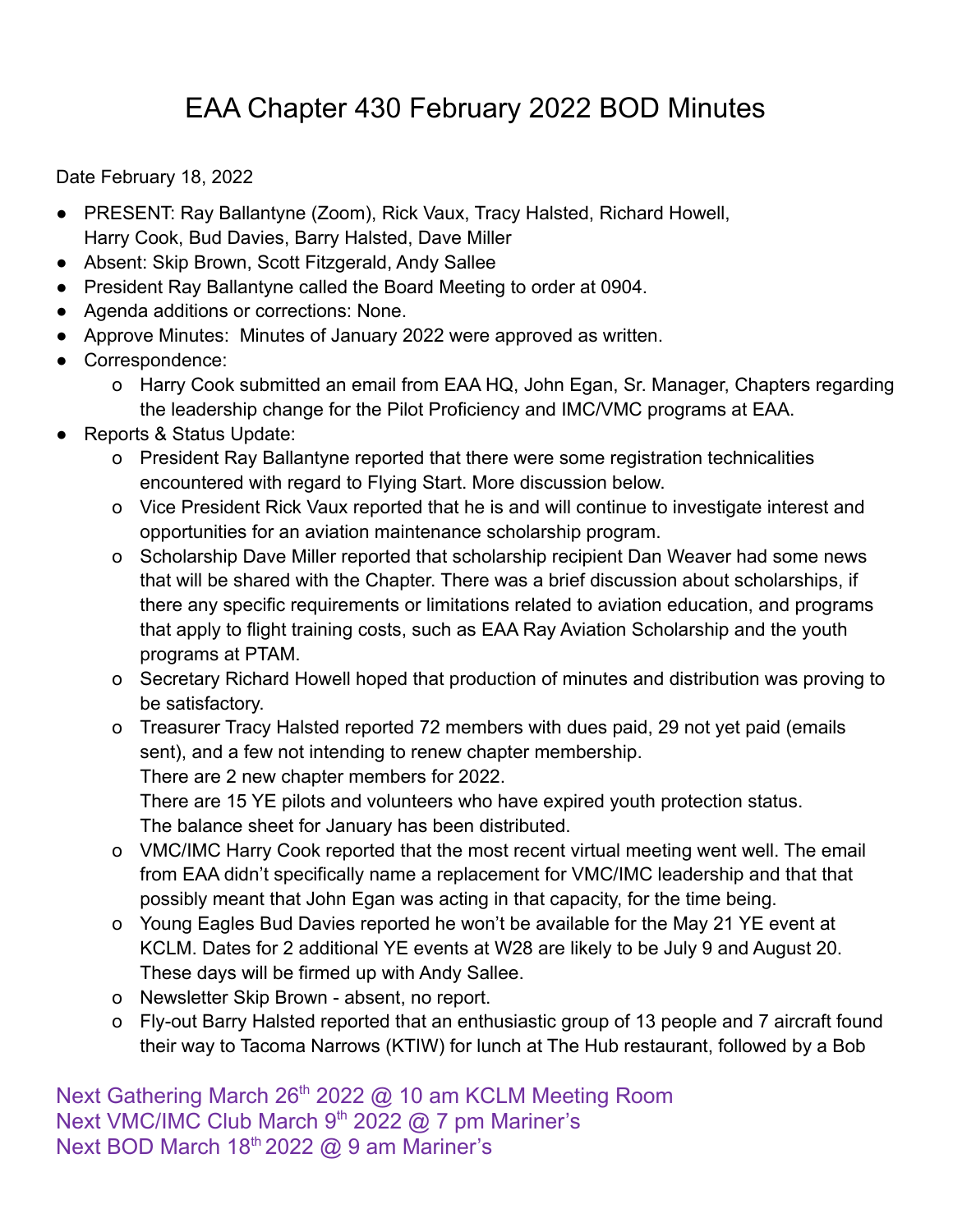## EAA Chapter 430 February 2022 BOD Minutes

Johnson guided tour of Point Fosdick Antique Airplane Hangar. Harvey Field (S43) might well be the March destination, if the Buzz Inn restaurant is open.

- o Tool Crib no report.
- o Programs: Open. See new business below.
- o Membership: Open.
- o Communications Ray reported for Scott Fitzgerald that communications were happening and all is well.
- o Web Editor Andy Sallee absent, no report.
- Ongoing Discussions:
	- o Activity for completion of the recognition plaza is on hold for now.
	- o Breakfast Fly-in After careful discussion and reflection the plans have been canceled. Noted were realizations that there was effectively overlap with the mission of Flying-Start and that the timing of the program content and conducting a pancake breakfast had some challenges as well.
	- o Ray led a discussion of ideas for a Flying Start event that included:
		- EAA FS event registration details seem to be somewhat mixed with YE.
		- FS event scheduling concerns on or around the time of May 21 KCLM Airport Appreciation Day.
		- The prospect of using KCLM Airport Appreciation Day to solicit and engage prospective FS aviators for a May 28 FS event.
		- A May 28 FS event, 1:00pm start time, just after the Chapter 430 Monthly Gathering.
		- A 4 hour FS agenda and program/presentation.
		- Scheduling and assignments of actual FS flights (not necessarily occurring at the May 28 event).
- Old Business:
	- o Ray unveiled the design for the EAA 430 Chapter 50th Anniversary banner.
- New Business:
	- o Discussion of potential chapter gathering programs. Jet engines. Saffire. Dan Gase.
	- o March 26 gathering logistics KCLM meeting room, pizza? soda? (Bud will look into pizza).
	- o Membership roster is tied in to EAA national membership program. Access will be changed to allow only admins. Quarterly distribution of picture roster should be adequate for most general needs.
	- o There was discussion about having a place to keep badges at the monthly gathering venue. There are a few temporary badges - erasable - but they have a tendency to disappear over time. Temporary sticky paper badges are easy and available.

Next Gathering March 26<sup>th</sup> 2022 @ 10 am KCLM Meeting Room Next VMC/IMC Club March 9<sup>th</sup> 2022 @ 7 pm Mariner's Next BOD March 18<sup>th</sup> 2022 @ 9 am Mariner's